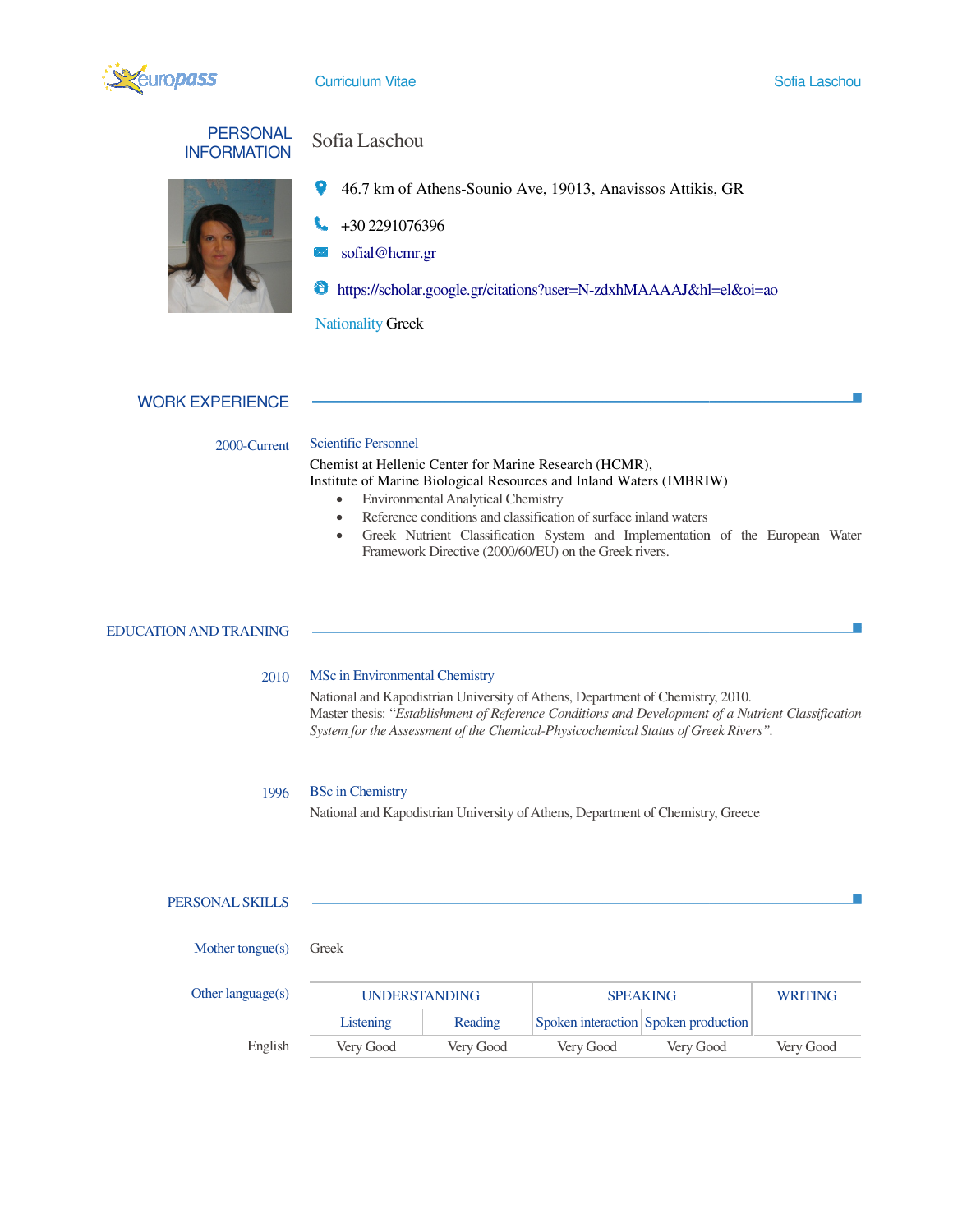### Publications

| <b>PUBLICATIONS ON</b><br><b>INTERNATIONAL</b><br><b>JOURNALS</b> | Skoulikidis N., Y. Amaxidis, I. Bertahas, S. Laschou & K. Gritzalis (2006). Analysis of factors driving<br>stream water composition and synthesis of management tools $-A$ case study on small/medium Greek<br>catchments. The Science of the Total Environment, 362: 205-241.                                                                                                                                                                                                                                                                                                               |
|-------------------------------------------------------------------|----------------------------------------------------------------------------------------------------------------------------------------------------------------------------------------------------------------------------------------------------------------------------------------------------------------------------------------------------------------------------------------------------------------------------------------------------------------------------------------------------------------------------------------------------------------------------------------------|
|                                                                   | Bertahas I., Dimitriou E., Karaouzas I., Laschou S. & Zacharias I. (2006). Climate change and<br>agricultural pollution effects on the trophic status of a Mediterranean lake. Acta Hydrochimica et<br>Hydrobiologica 342 (4): 349-359.                                                                                                                                                                                                                                                                                                                                                      |
|                                                                   | Kalogianni E., A. Vourka, I. Karaouzas, L. Vardakas, S. Laschou & Th.N. Skoulikidis (2017).<br>Combined effects of water stress and pollution on macroinvertebrate and fish assemblages in a<br>Mediterranean intermittent river. Science of the Total Environment, 603-604, 639-650.<br>DOI:10.1016/j.scitotenv.2017.06.078 (I.P. 2016: 4.900).                                                                                                                                                                                                                                             |
|                                                                   | Smeti E., von Schiller D., Karaouzas I., Laschou S., Vardakas L., Sabater S., Tornés E., Monllor-<br>Alcaraz L.S., Guillem-Argiles N., Martinez E., Barceló D., Lopez de Alda M., Kalogianni E., Elosegi<br>A., Skoulikidis N. (2019). Multiple stressor effects on biodiversity and ecosystem functioning in a<br>Mediterranean temporary river. Science of the Total Environment, 647, 1179-1187.<br>https://doi.org/10.1016/j.scitotenv.2018.08.105                                                                                                                                       |
|                                                                   | Ruegner, H., Schwientek, M., Milacic, R., Zuliani, T., Vidmar, J., Paunovic, M., Laschou, S.,<br>Kalogianni, E., Skoulikidis, N.T., Diamantini, E., Majone, B., Bellin, A., Chiogna, G., López de Alda,<br>M., Díaz-Cruz, S., Grathwohl, P. (2019). Particle Bound Pollutants in Rivers: Results from Suspended<br>Sediment Sampling in Globaqua River Basins. Science of the Total Environment 647, 645–652.<br>doi:10.1016/j.scitotenv.2018.08.027                                                                                                                                         |
| PUBLICATIONS ON<br><b>INTERNATIONAL</b><br><b>CONFERENCES</b>     | Smeti E, von Schiller D, Laschou S, Vardakas L, Tornés E, Theodoropoulos C, Vourka A,<br>Andriopoulou A, Koutsodimou M, Anastasopoulou E, Karaouzas I, Sabater S, Elosegi A, Skoulikidis<br>NT & Kalogianni E (2018). Effects of agro-industrial pollution on biota and ecosystem functioning in<br>an intermittent river (Evrotas, Greece). Limnologia 2018. XIX Conference of the Iberian Association of<br>Limnology Inland waters and XXI century challenges: from scientific knowledge to environmental<br>management, 24 - 29 June 2018, Coimbra, Portugal. Book of abstracts, p. 202. |
|                                                                   | Ruegner, H., Schwientek, M., Grathwohl, P., Nasrabadi, T., Zuliani, T., Milačič, R., Laschou, S.,<br>Kalogianni, E. Particle facilitated pollutant transport in rivers. Poster presentation. In: Köck<br>Schulmeyer, M., Barceló, Cullerés, D. (Eds.). Reconnaissance of trace organic compounds and metals<br>in GLOBAQUA river basins: book of abstracts of the GLOBAQUA workshop, 9-10 November 2017,<br>Barcelona, Spain. p 38.                                                                                                                                                          |
| <b>PUBLICATIONS ON</b><br>NATIONAL CONFERENCES                    | Laschou S., Skoulikidis N., Chatzinikolaou Y., Dasenakis M., Scoullos M. 2015. Preliminary Greek<br>Nutrient Classification System based on benthic invertebrates for Greek rivers and streams. 11 th<br>Panhellenic Symposium on Oceanography and fisheries, pp 690-693, Mytilene, Lesvos island, Greece,<br>2015.                                                                                                                                                                                                                                                                          |
|                                                                   | N. Skoulikidis, Y. Amaxidis, S. Laschou. «Nutrient levels and origin of a small mountainous<br>catchment». 8th Symposium of Oceanography and Fisheries. Thessaloniki 4-8 June 2006.                                                                                                                                                                                                                                                                                                                                                                                                          |

 $\mathcal{L}_{\mathcal{A}}$